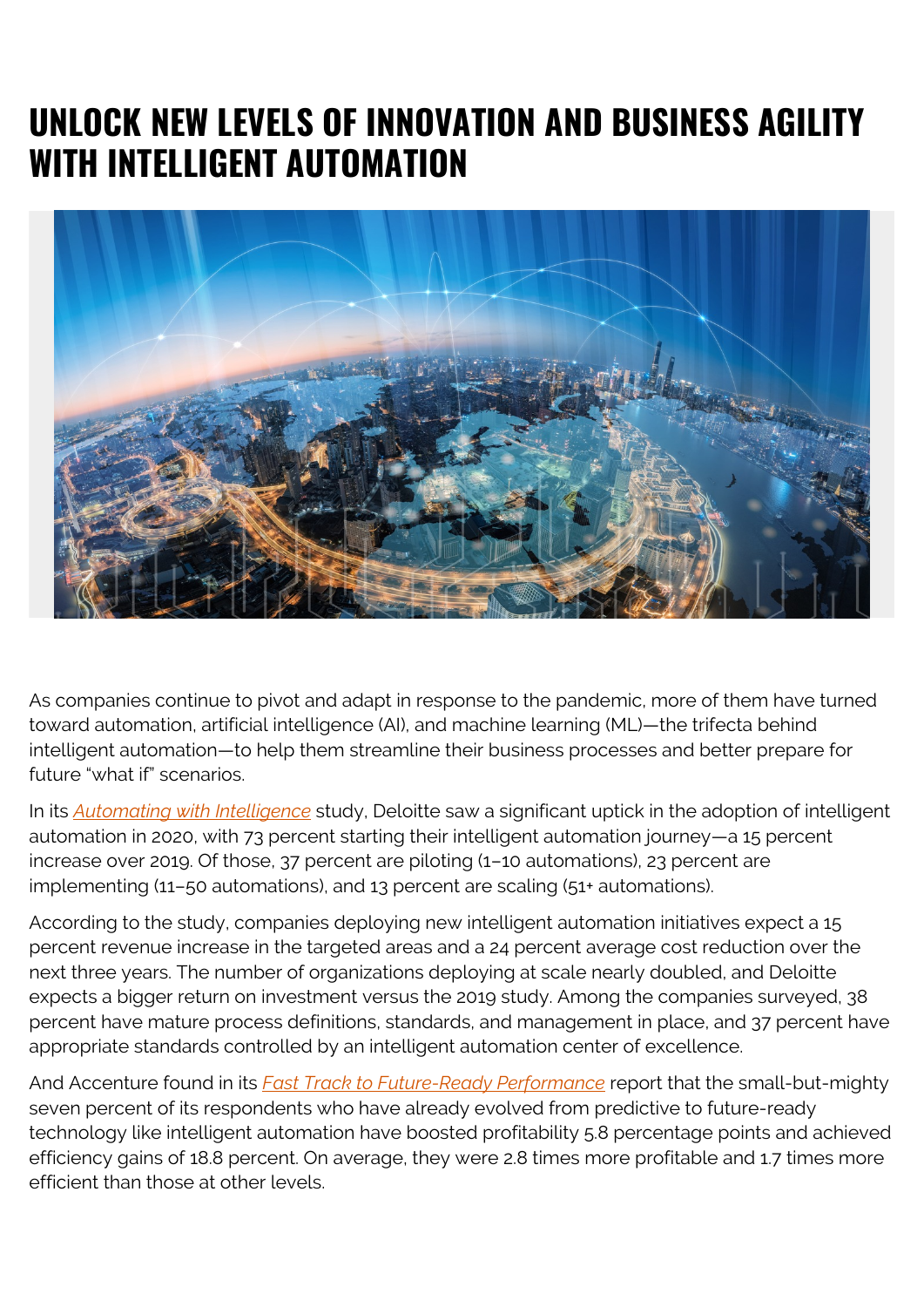## **The new wave of automation**

In the race for digital transformation, and to keep pace with rapidly evolving market and competitive pressures, it's no longer enough to simply automate certain functions. The latest automation technologies include a degree of cognition, analysis, and learning that can benefit the entire business.

Intelligent automation characterizes the whole journey from basic automation—automating actions with the least potential business impact—to fully autonomous, incorporating the power of AI and applying a set of methods and algorithms from which, with the right set of data, it can learn and adapt. While AI for operations (AIOps) tells you something happened and gives you a higher order, insights, and analysis, intelligent automation takes it a step further and explores what you can do as a result, with automated actions that are:

- Predictive—see failure coming
- Preventive—stop it from happening
- Prescriptive—tell you how to fix

Human intervention based on risk and other business-impacting scenarios can be interwoven with automation to approve actions when necessary, and it's still an integral part of how, when, and where automation is implemented. An IDC Survey Spotlight, ["Enhancing IT Operations with](https://www.idc.com/getdoc.jsp?containerId=US47555321) [Automation Is a Priority in 2021,](https://www.idc.com/getdoc.jsp?containerId=US47555321)" noted that there's still a significant need for upskilling to effectively leverage all that automation has to offer, as 20.1 percent of organizations surveyed say they don't have the human expertise required to use automation effectively at enterprise-scale.

And that expertise can be the tipping point between success or failure. IDC estimates that through 2023, many IT automation initiatives will be delayed or will fail due to, "an underinvestment in creating IT/Sec/DevOps teams with the right tools/skills."

## **Automation and the Autonomous Digital Enterprise**

Intelligent automation factors heavily into the [Autonomous Digital Enterprise \(ADE\)](https://blogs.bmc.com/ade), a future-state framework that envisions automated processes spanning every business function. [Automation](https://blogs.bmc.com/it-solutions/it-automation.html) [Everywhere](https://blogs.bmc.com/it-solutions/it-automation.html) is one of its tenets, guided by ML and informed by advanced analytics.

By using the power of AI and applying methods and algorithms that can learn and adapt from the right set of data, intelligent automation comes to life in integrated IT operations management (ITOM) and IT service management (ITSM) environments, as well as the emerging AI service management (AISM).

Previous efforts to automate piecemeal over time have increased complexity instead of enabling agility and innovation across the business. That complexity is likely to increase as more hybrid/multi-cloud workloads; Internet of Things (IoT)- and edge-created data; process automation; and decentralized application development are introduced.

Organizations will need to adopt intelligent automation and advanced enterprise automation and workload management solutions to stay ahead of digitally-enabled competitors and rising customer expectations. Intelligent service management solutions are a fast, accurate, and cost-effective way to do that.

Putting intelligent automation into practice in traditional, cloud-based, and hybrid enterprise service